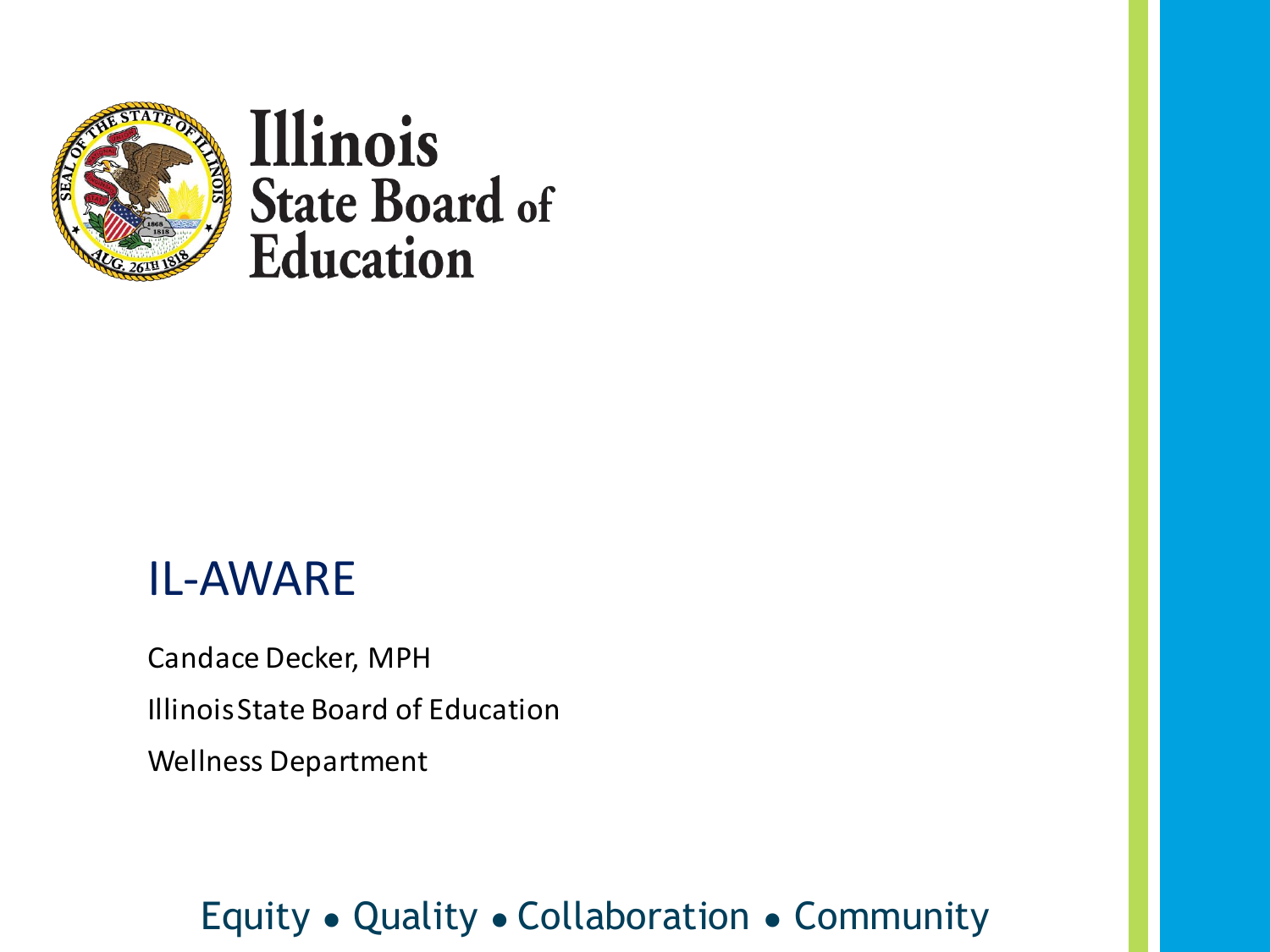

- Overview
- Goals
- Alignment with ISBE's Strategic Plan
- Outcomes

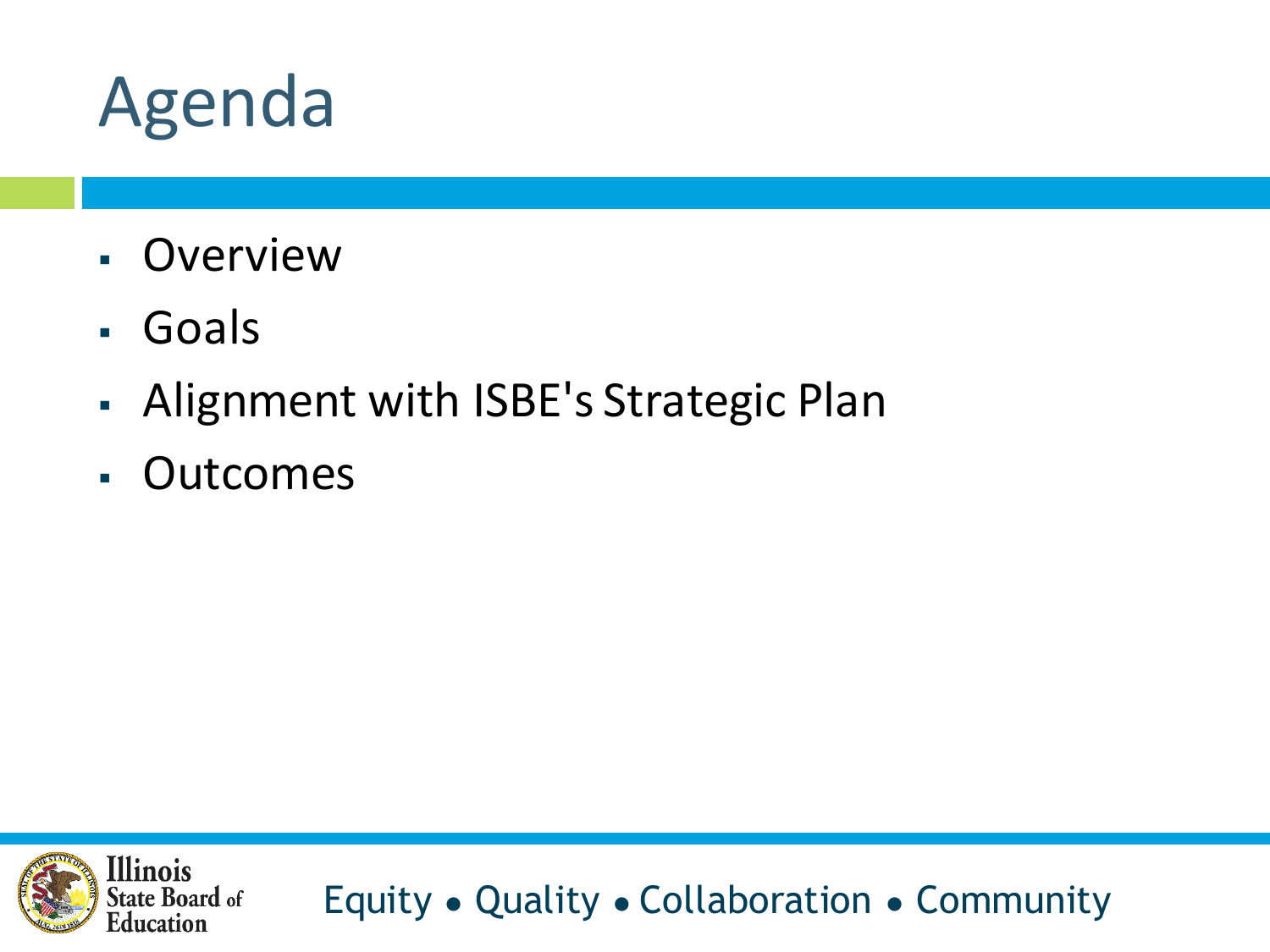

#### **Overview**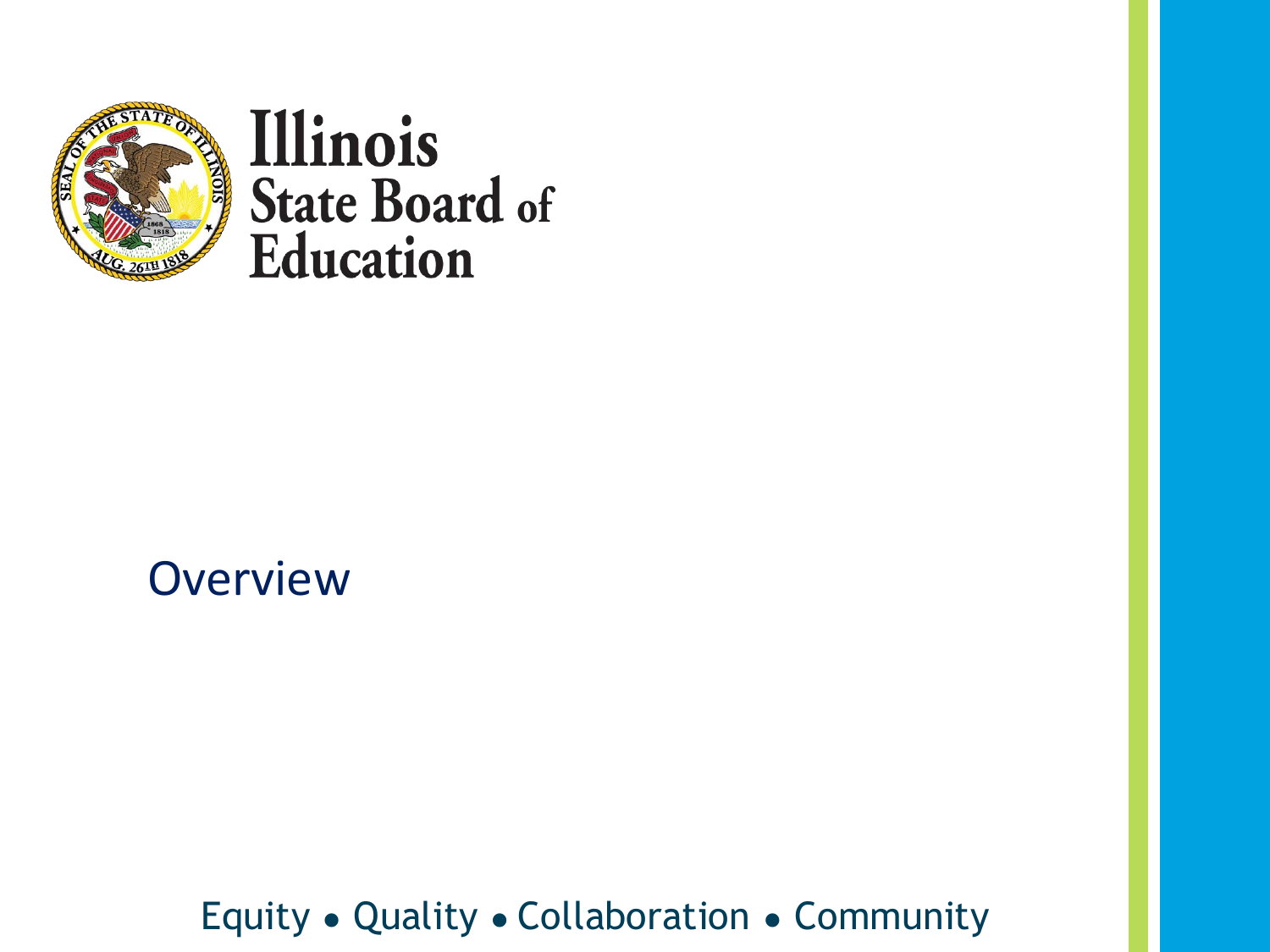# IL SEA Project AWARE Key Points

▪ IL received \$1.8 million

llinois

- Grant will run for 5 years until 2025
- (ISBE) will expand its efforts to help schools better identify and respond to mental health issues among youth
- IL will expand a framework of evidence-based practices and develop sustainable systems at the state level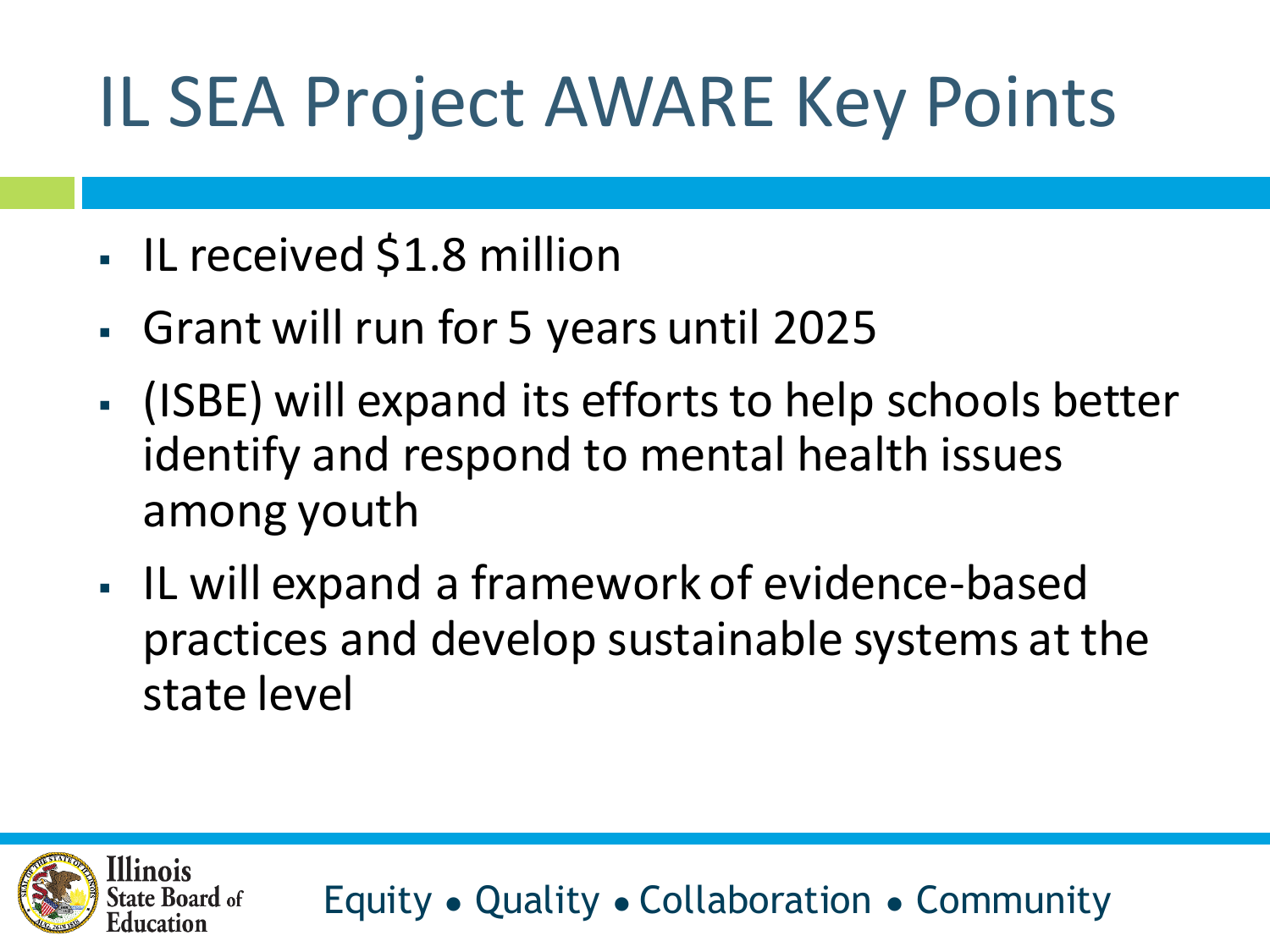# IL-AWARE Purpose

- **· Increase awareness of mental health issues among** school-aged youth;
- **Provide training for school personnel and other** adults who interact with school-aged youth to detect and respond to mental health issues; and
- Connect school-aged youth, who may have behavioral health issues(including serious emotional disturbance [SED] or serious mental illness [SMI]), and their families to needed services

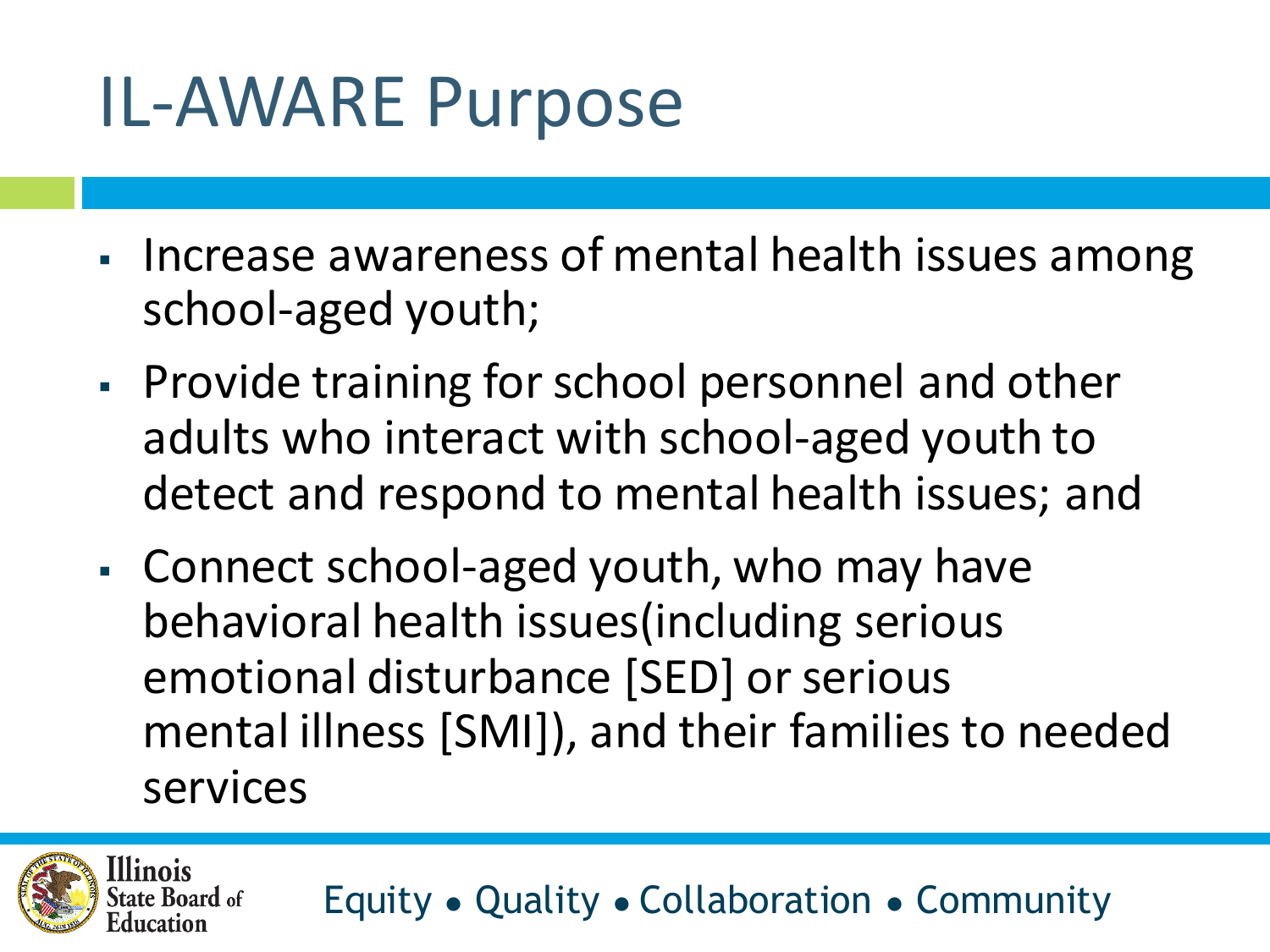#### LEAs

- City of Chicago School District #299
- Eldorado CUSD #4
- Bloomington SD #87



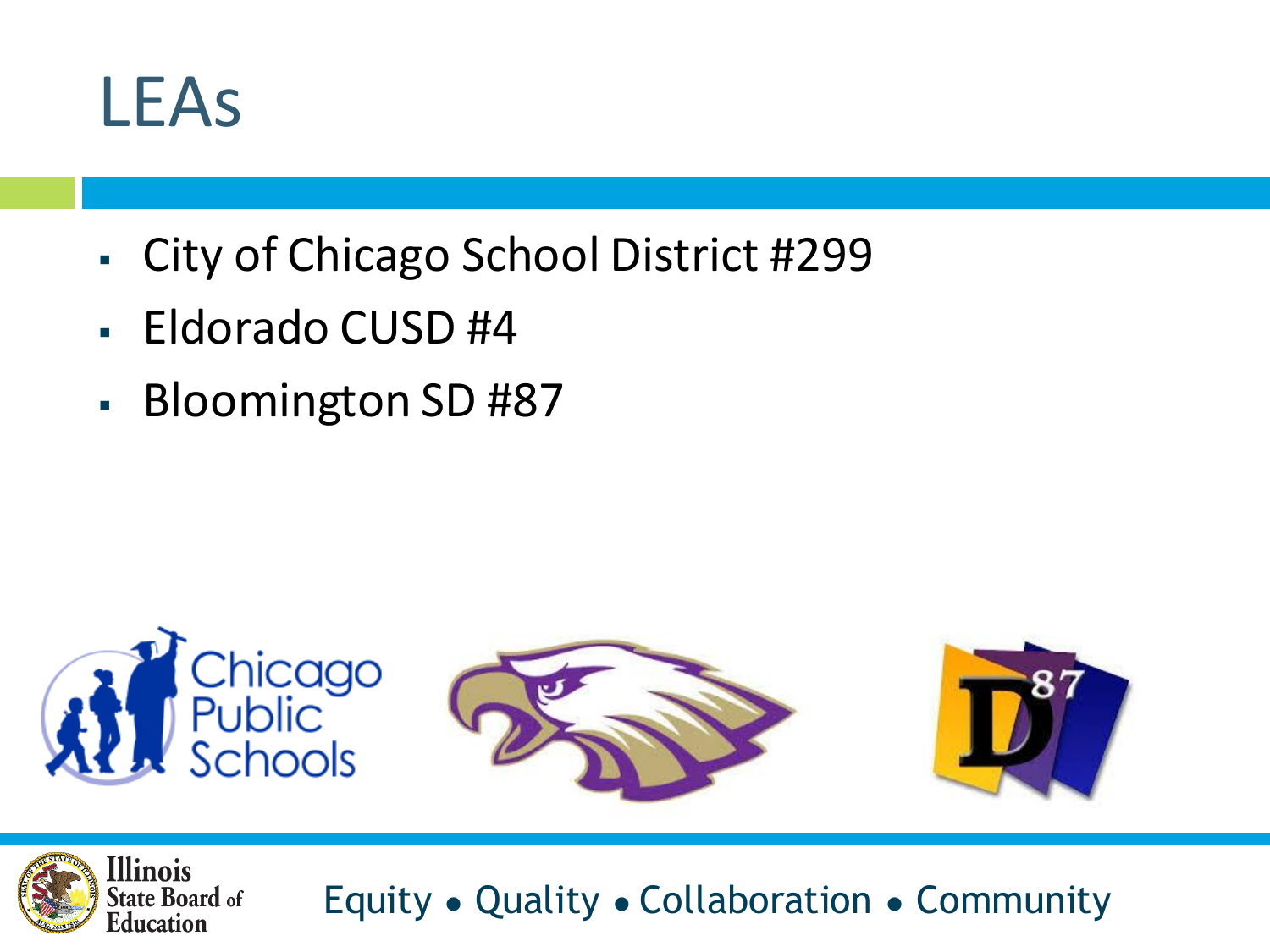

#### Goals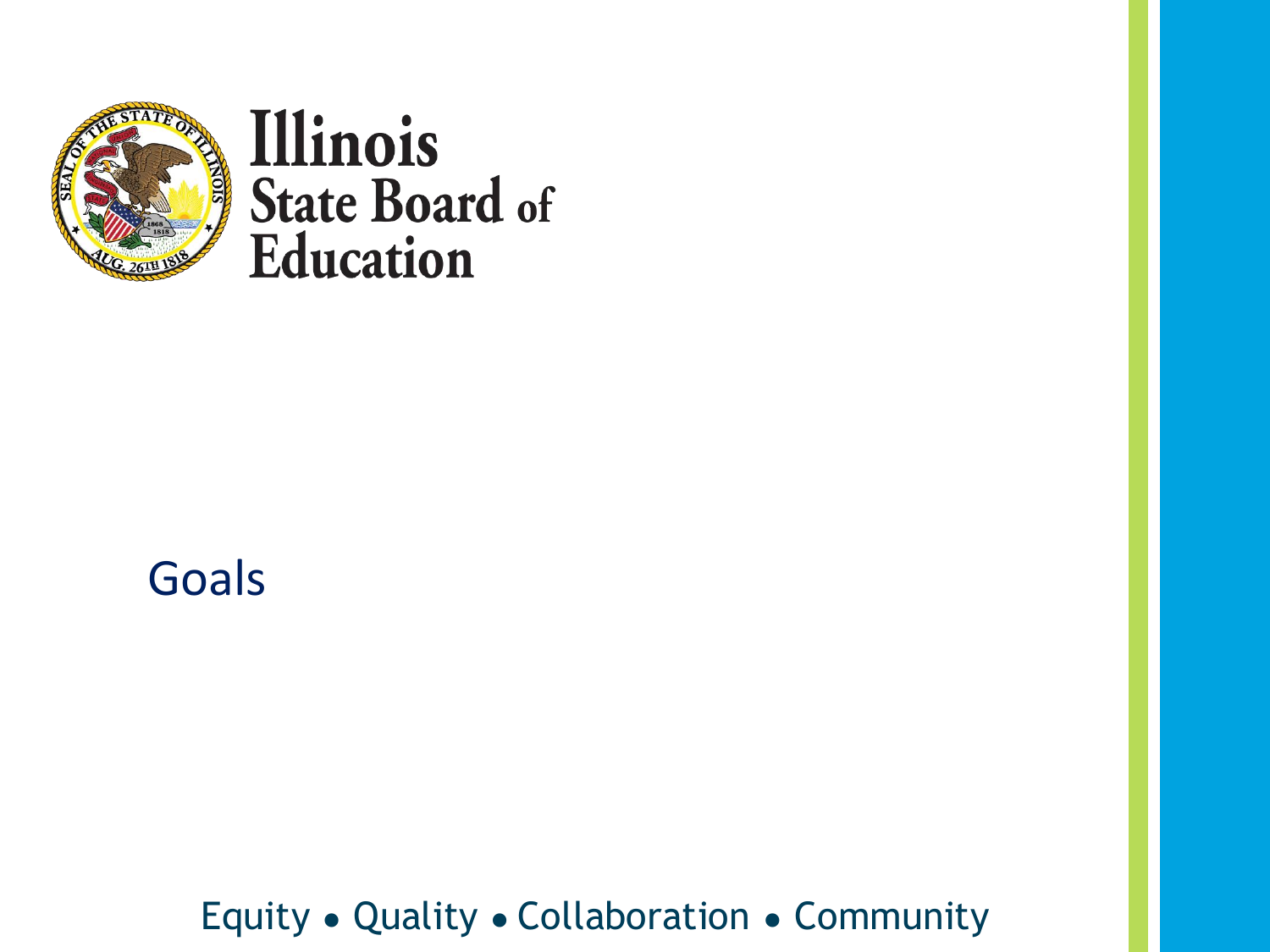▪ Increase and improve access to culturally competent and developmentally appropriate school-and community-based mental health services, particularly for children and youth with SED or SMI.

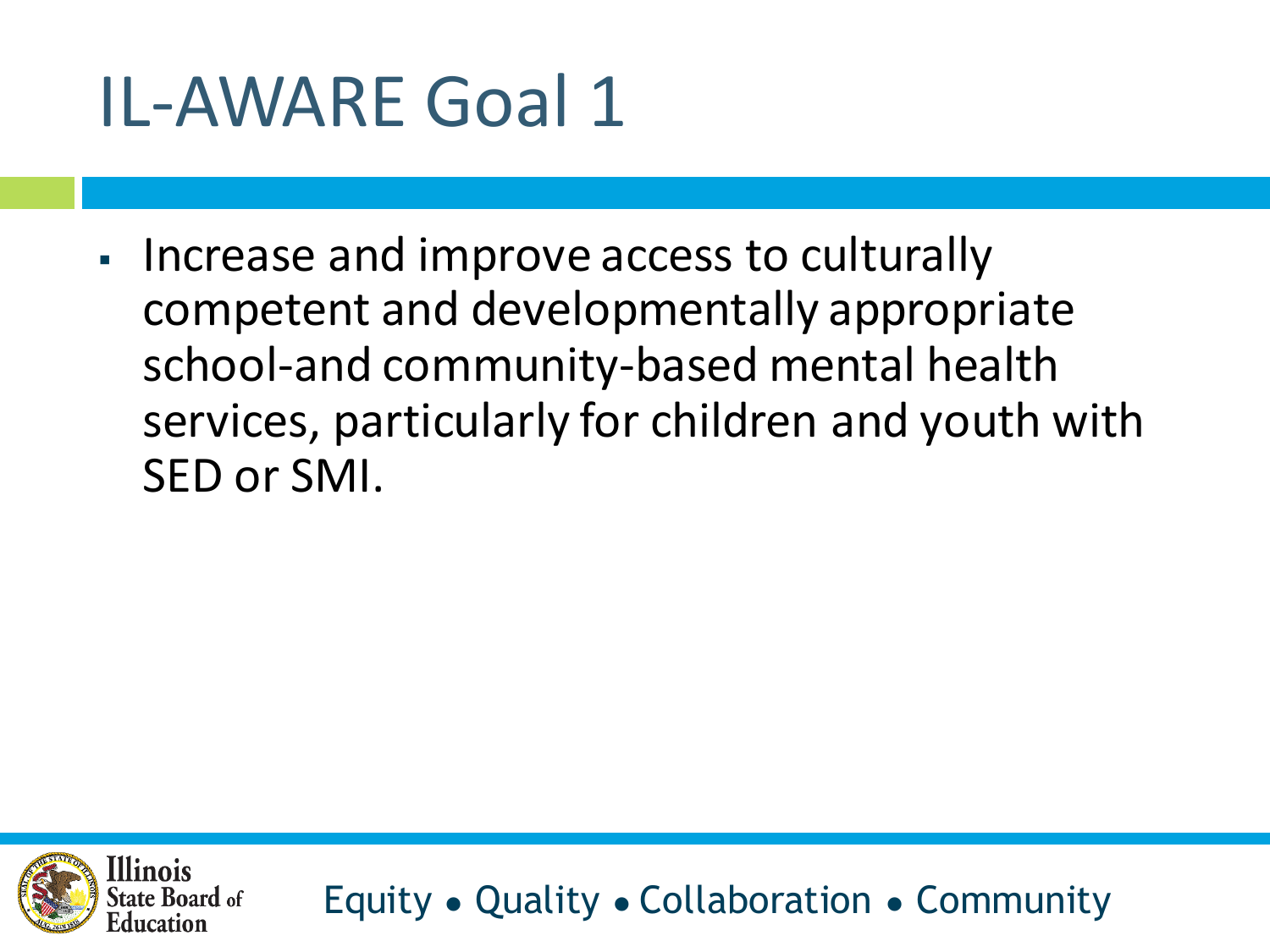llinois

▪ Develop school-based mental health programs staffed by behavioral health specialists (psychologists, advance practice nurses, counselors, clinical social workers), in order to screen for, provide early intervention for, and to address any ongoing mental health needs of children with symptoms consistent with a mental disorder(s) or SED.

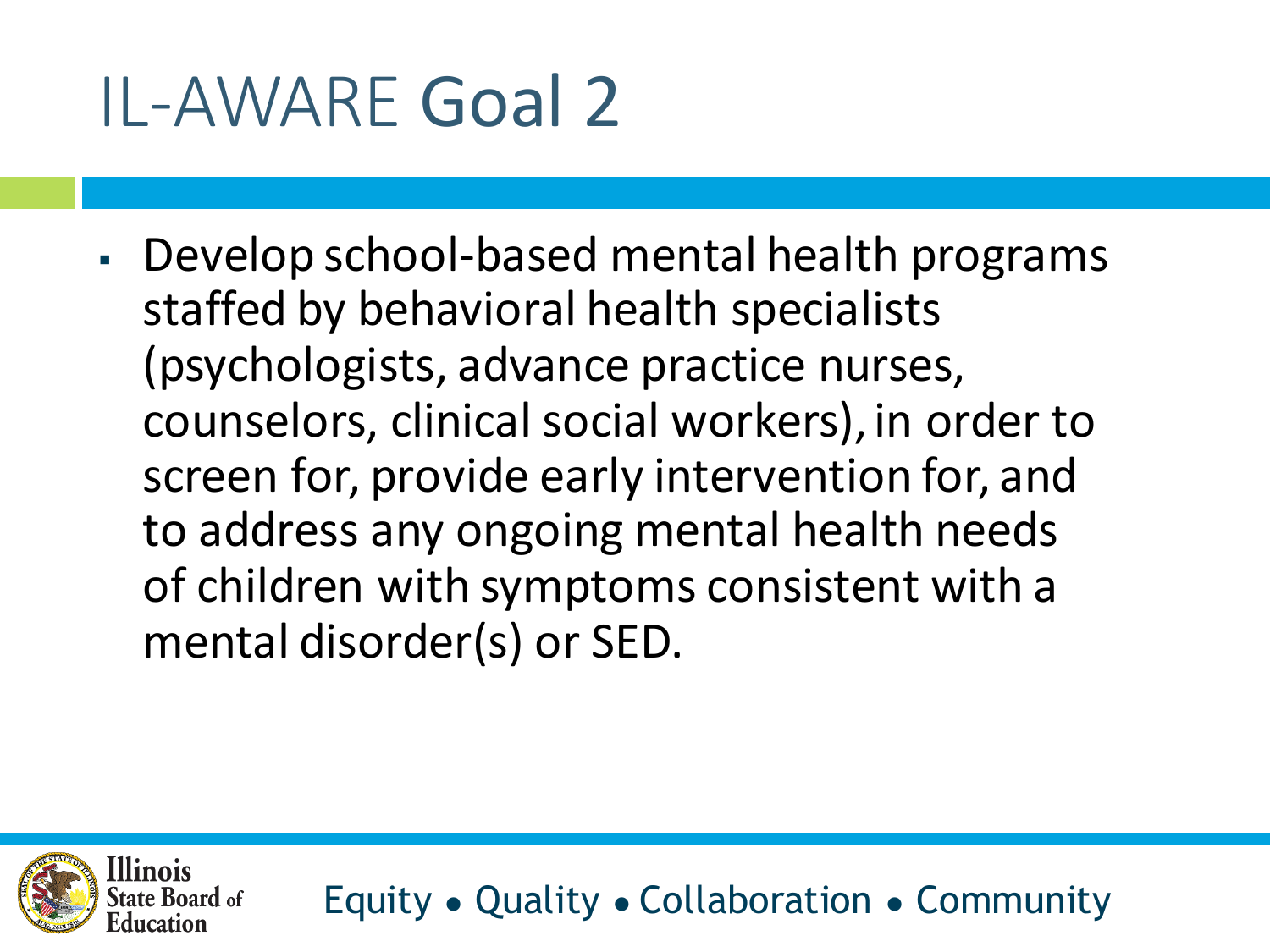▪ Conduct outreach and engagement with schoolaged youth and their families to increase awareness and identification of mental health issues and to promote positive mental health.

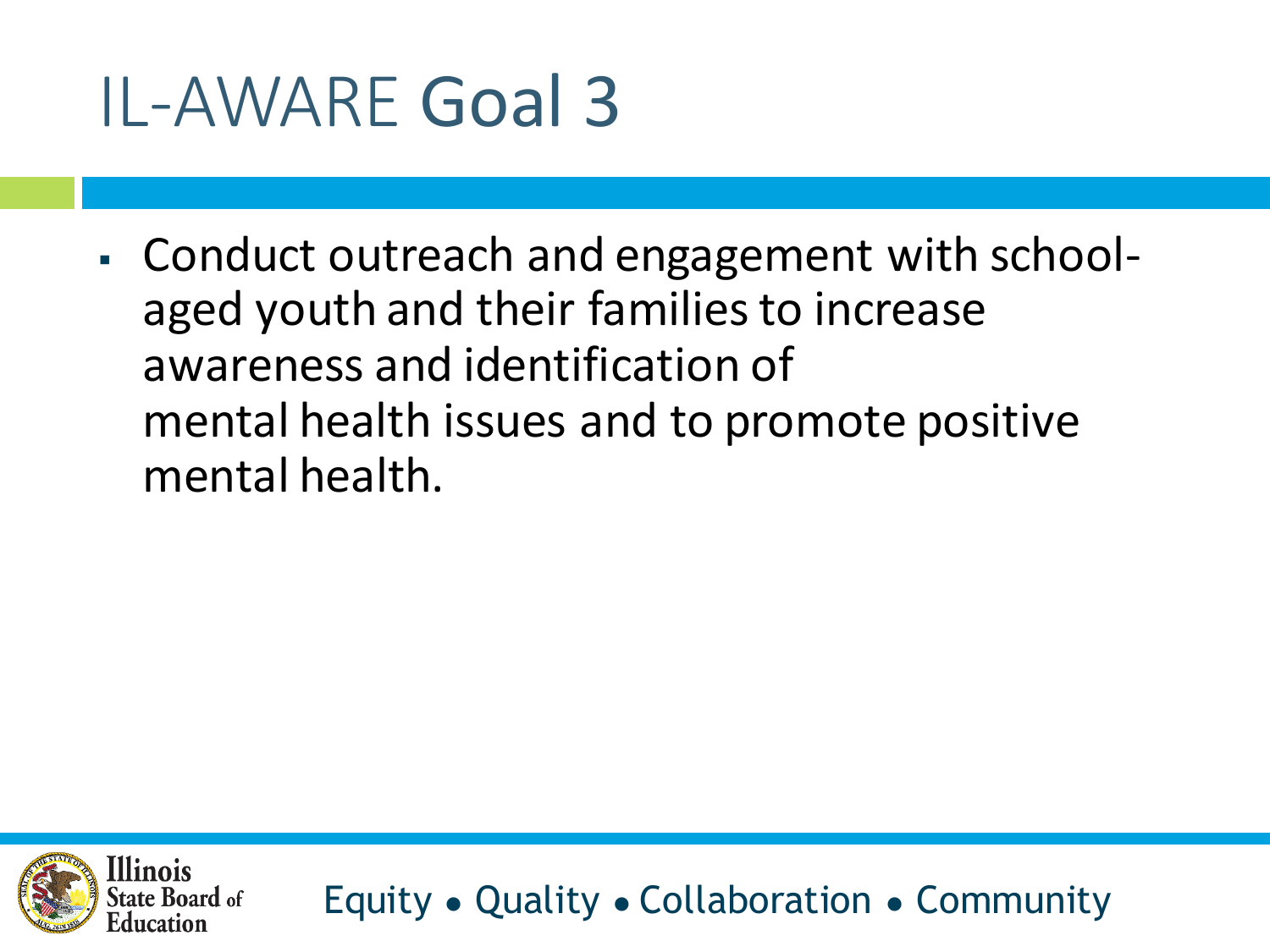▪ Connect families, schools, and communities, to increase engagement and involvement in planning and implementing school and community programs for school-aged youth.

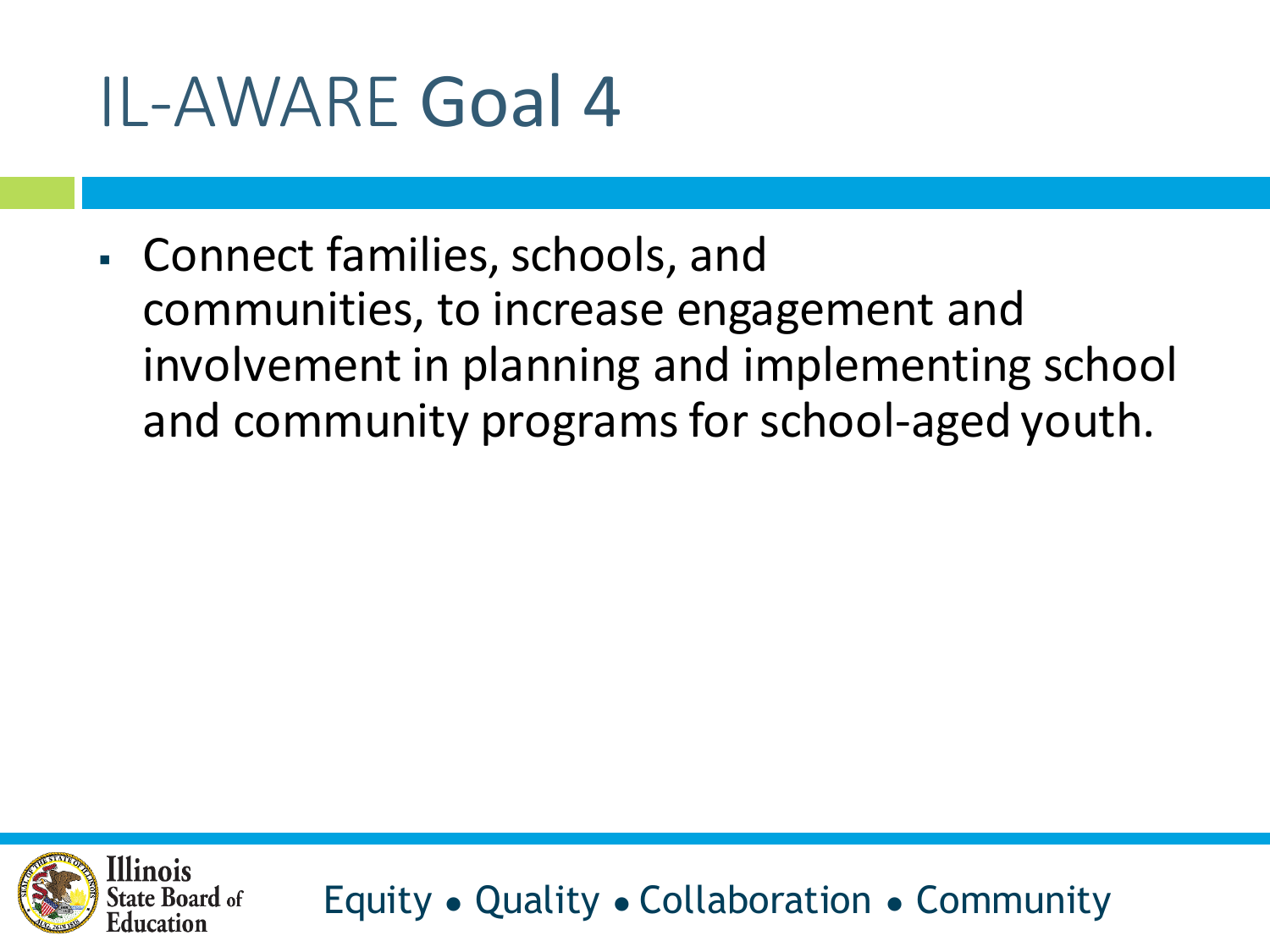▪ Help school-aged youth develop skills that will promote resilience and promote prosocial behaviors; avert development of mental and behavioral health disorders; and prevent youth violence.

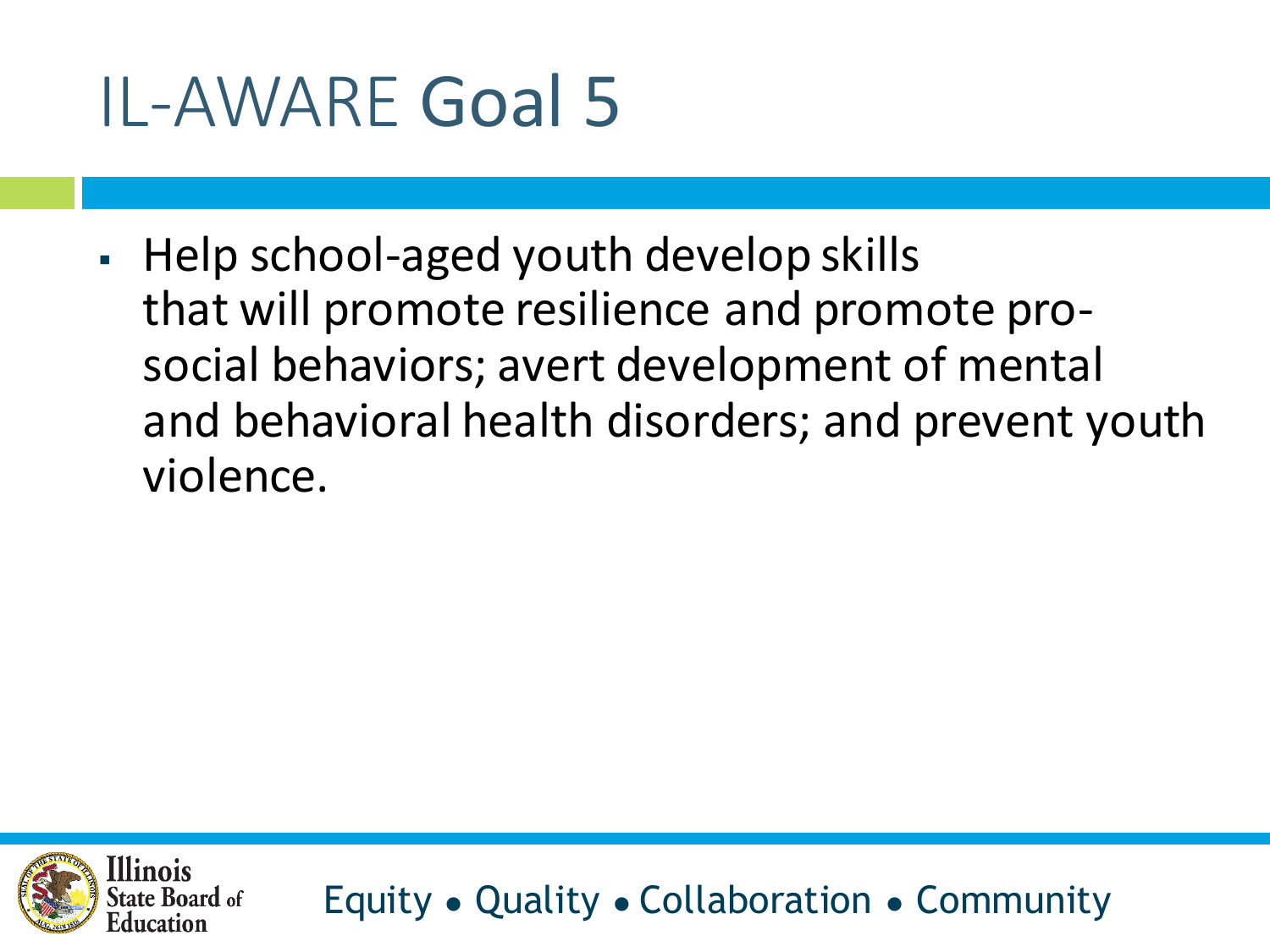▪ Equip schools with the ability to immediately respond to the needs of youth who may be exhibiting behavioral/psychological signs of a severity indicating the need for clinical intervention.

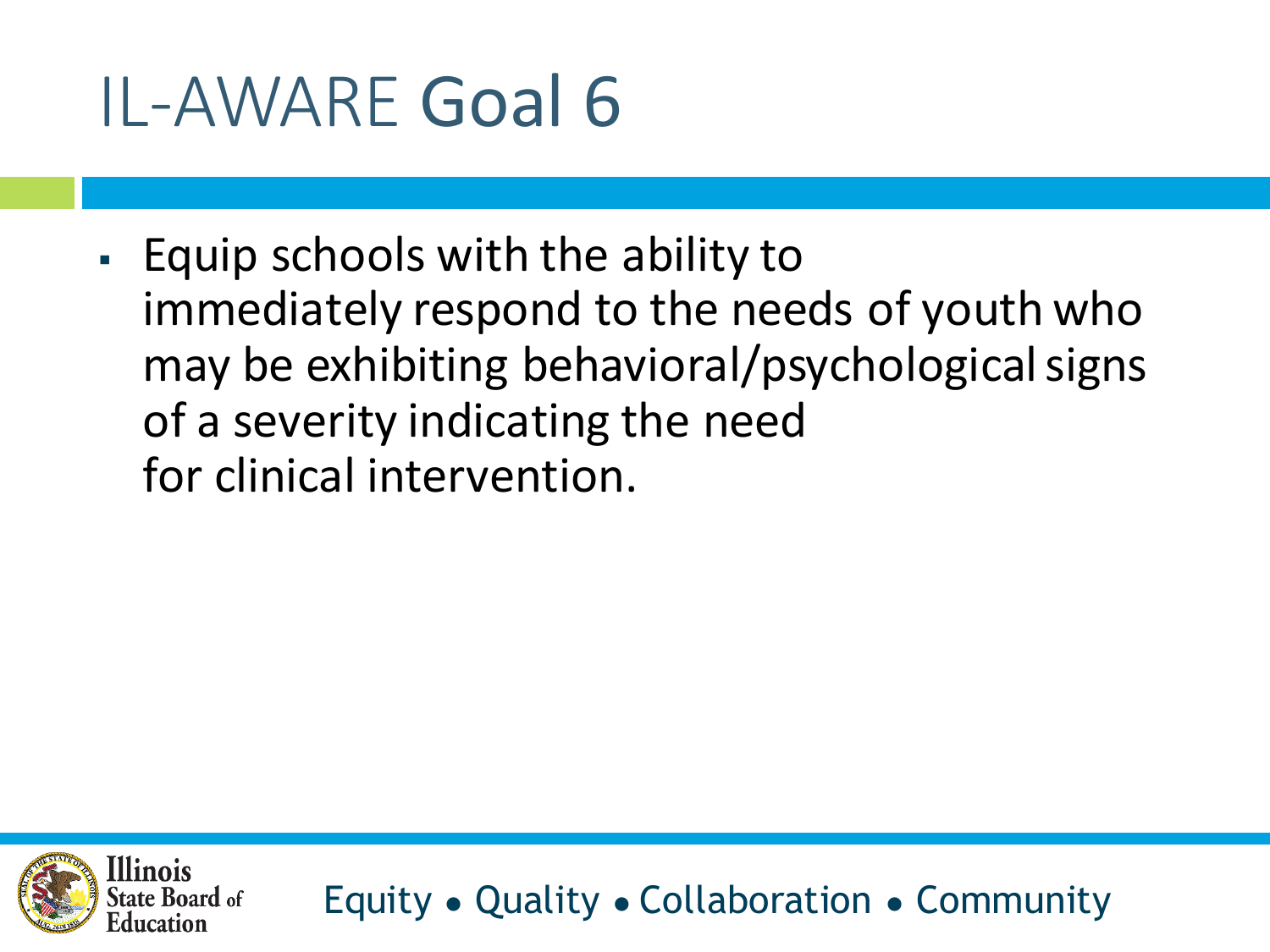• Develop an infrastructure that will sustain and expand mental health and behavioral health services and supports for schoolaged youth when federal funding ends.

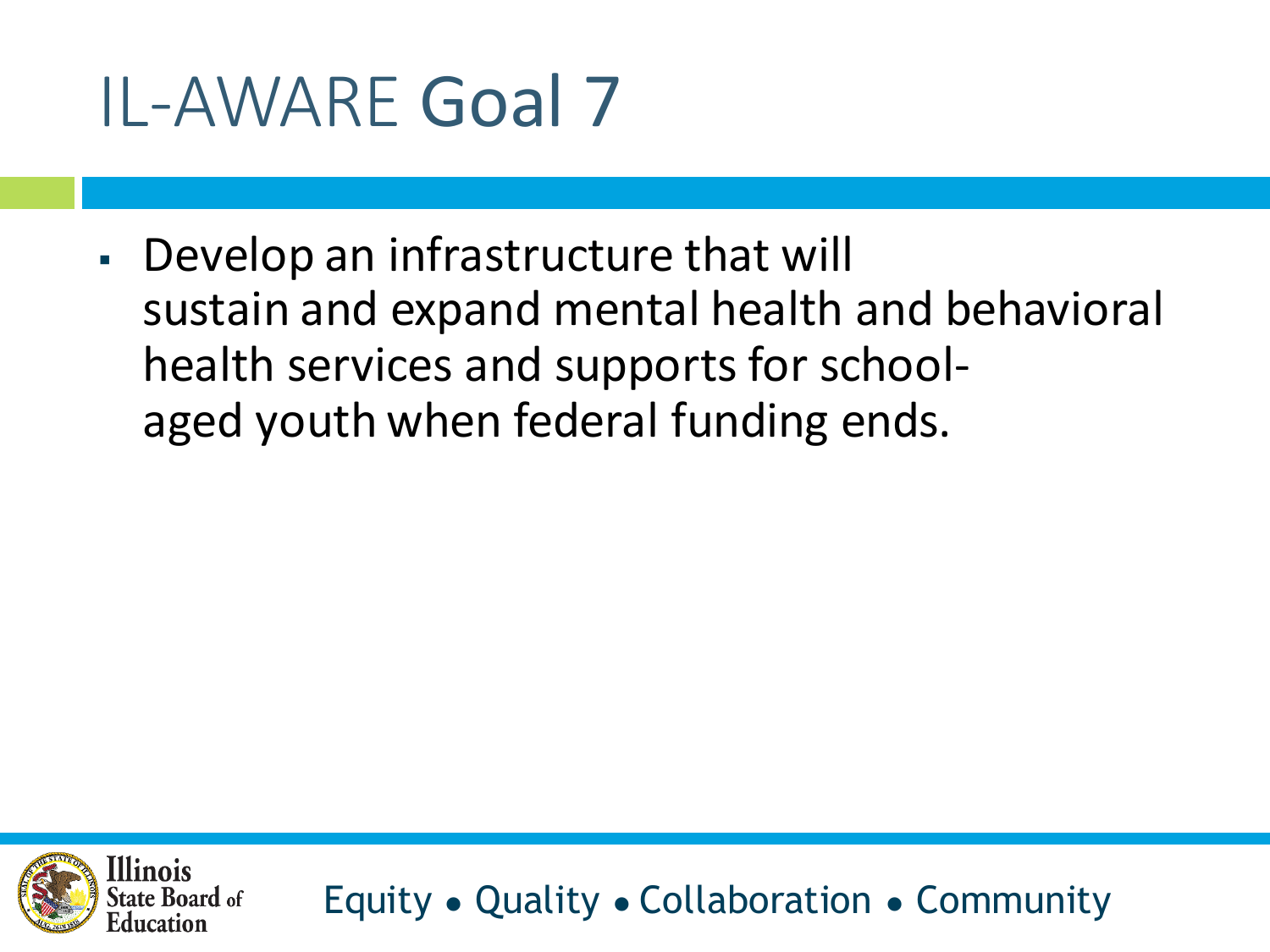

#### Alignment With ISBE's Strategic Plan

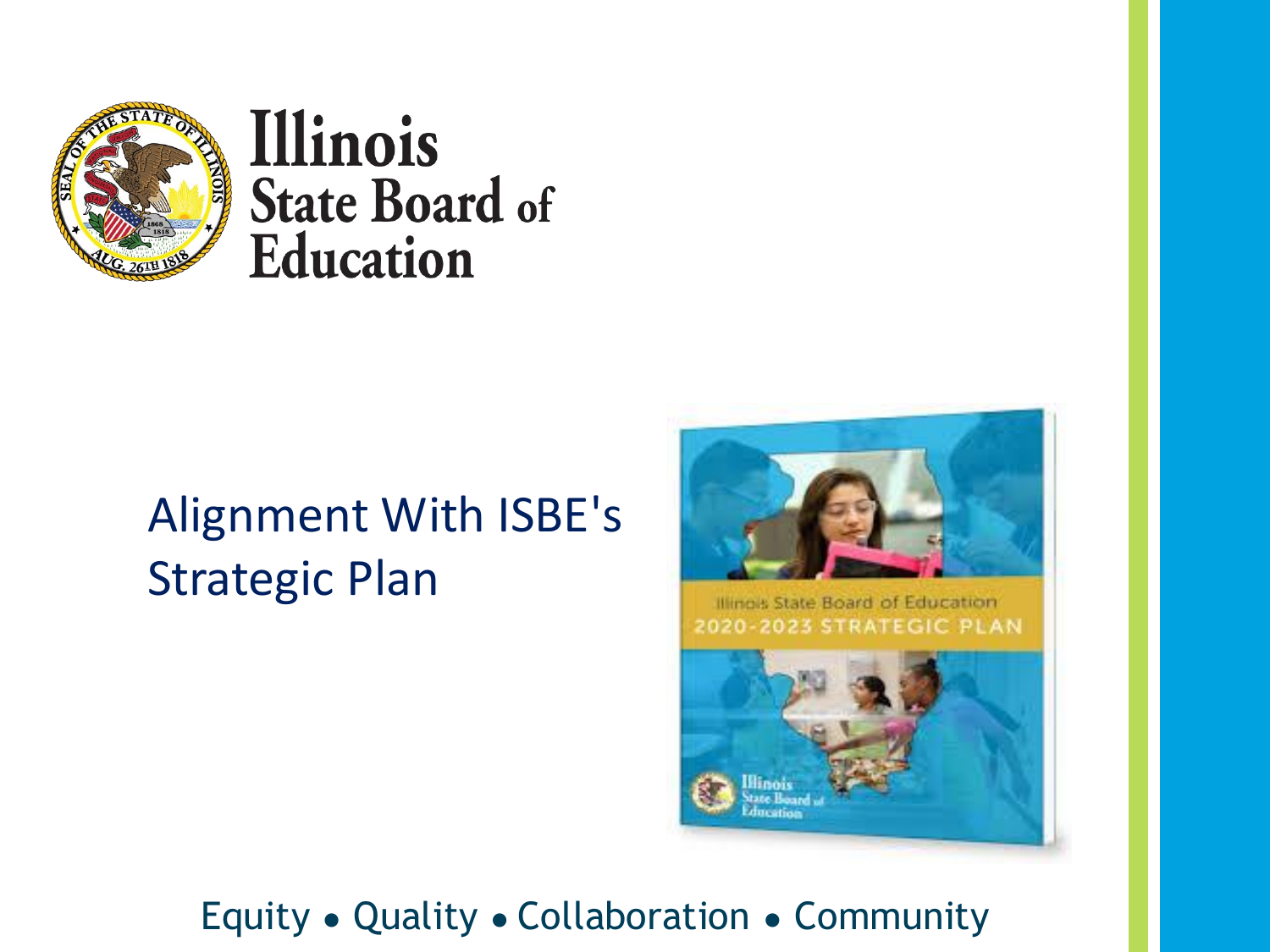# ISBE's Strategic Plan

**Illinois** 

**State Board of** Education

**ALL DISTRICTS AND SCHOOLS** WILL RECEIVE THE RESOURCES NECESSARY TO CREATE SAFE, HEALTHY, AND WELCOMING LEARNING ENVIRONMENTS, AND WILL BE EQUIPPED TO MEET THE UNIQUE ACADEMIC AND SOCIAL AND EMOTIONAL NEEDS OF EACH AND EVERY STUDENT.

#### **Goal 2 Priority 1 Priority 1**

▪ **PRIORITY 1: STUDENT WELL-BEING | ALL SCHOOLS AND THEIR RESPECTIVE PROGRAMS WILL BE EQUIPPED WITH THE TOOLS AND RESOURCES NEEDED TO CREATE SAFE AND HEALTHY LEARNING ENVIRONMENTS FOR EVERY STUDENT.**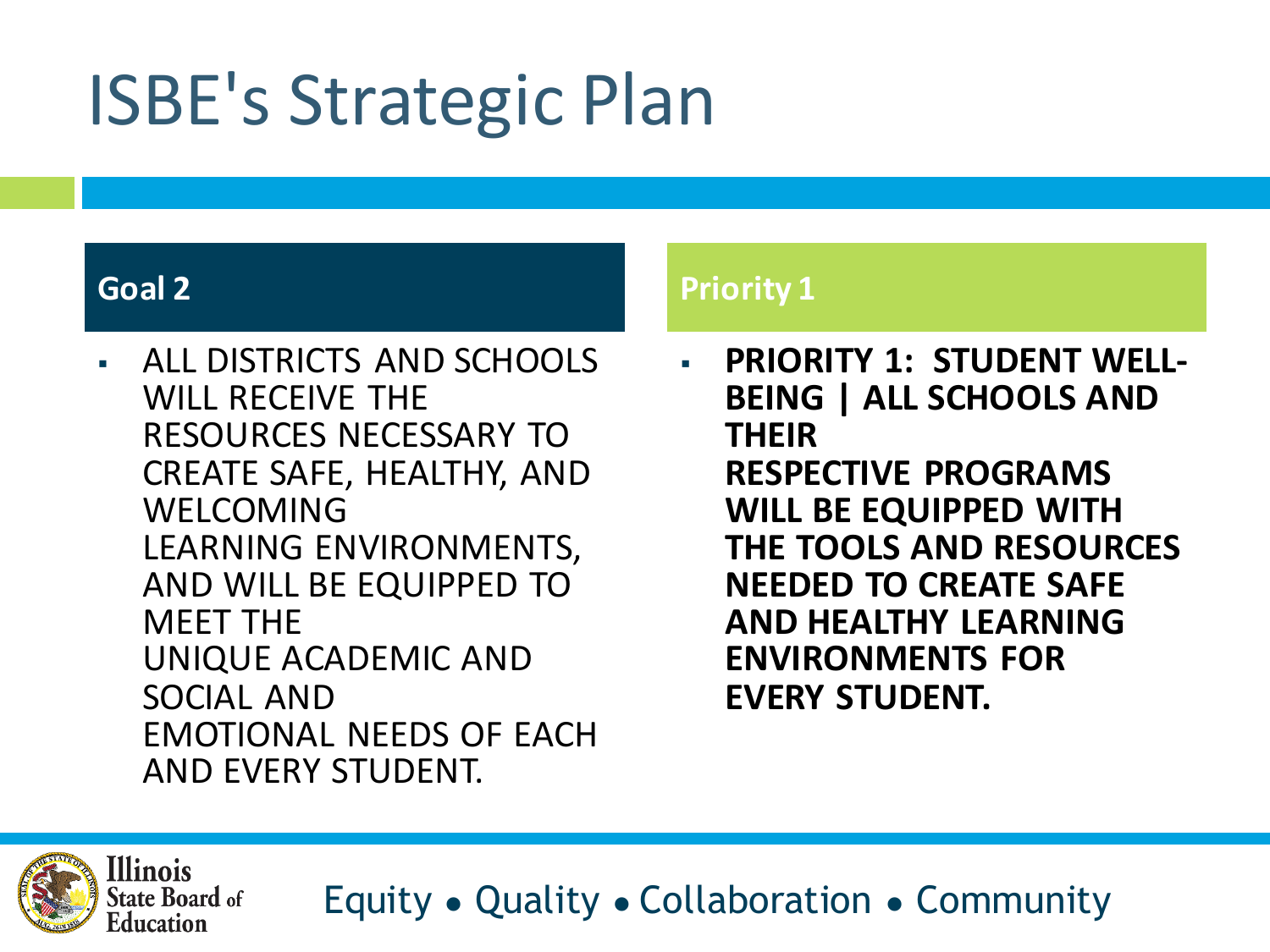# Alignment With ISBE's Strategic Plan

- 2.1.1 Support schools to address the social and emotional needs of students, educators, and staff impacted by COVID-19 by providing them with highquality professional development.
- IL-AWARE will provide training for school personnel and other adults who interact with school-aged youth to detect and respond to mental health issues. This training will consist of Youth Mental Health First Aid and other professional development opportunities, including guidance from partnering mental health agencies and community groups.

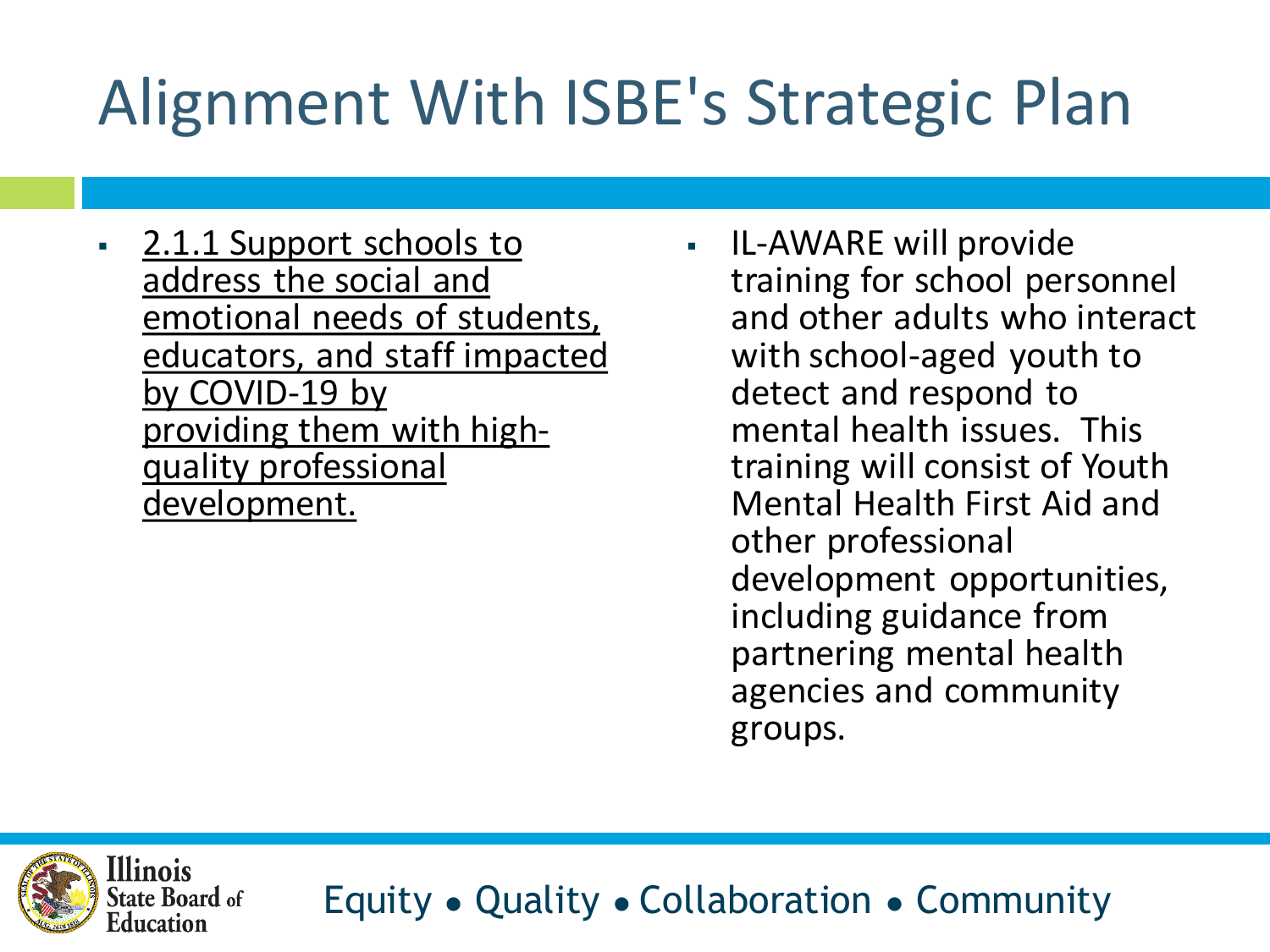# Alignment With ISBE's Strategic Plan

**2.1.2 Support district** implementation of policy and guidance to promote students' safety and wellbeing, including nondiscrimination and inclusion.

▪ IL-AWARE will increase awareness of mental health issues and encourage policy change within schools to better support student safety, inclusion, and reducing stigma surrounding mental health conditions.

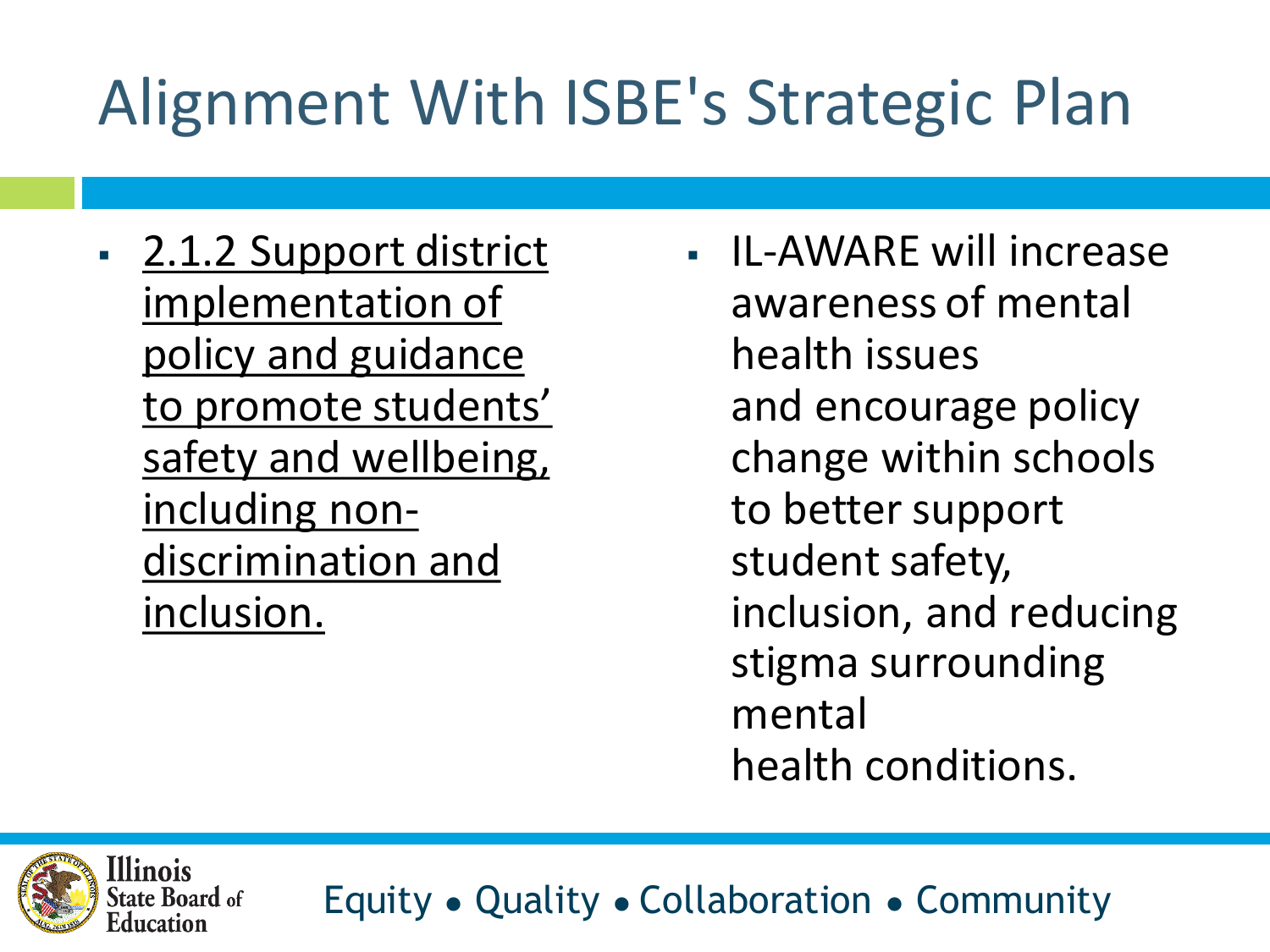# Alignment With ISBE's Strategic Plan

- **2.1.4 Support implicit** bias training through professional development in schools and classrooms.
- IL-AWARE plans include professional development targeted to increase awareness of mental health issues, which will support implicit bias training for those that regularly interact with school-aged youth.

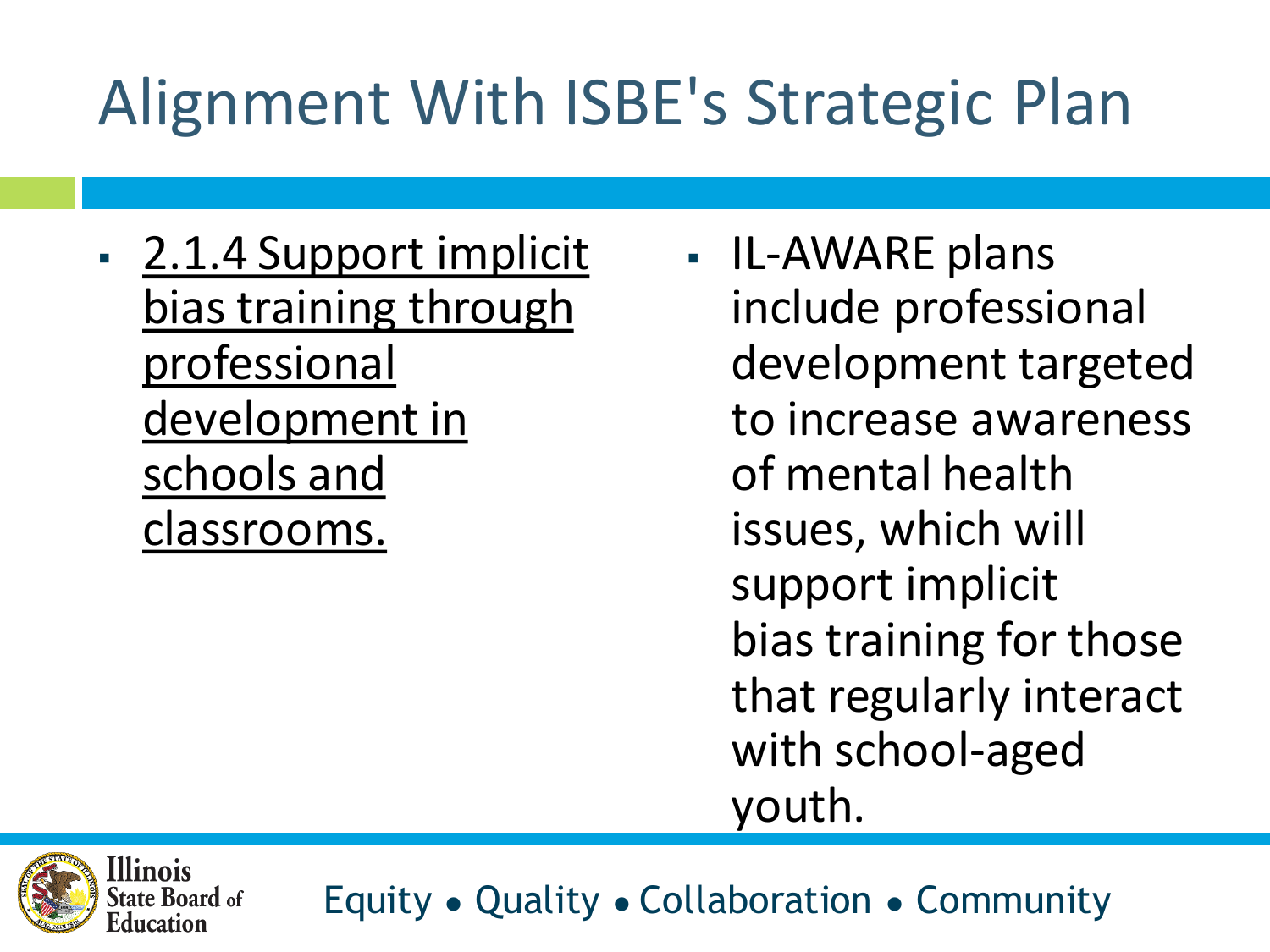

#### **Outcomes**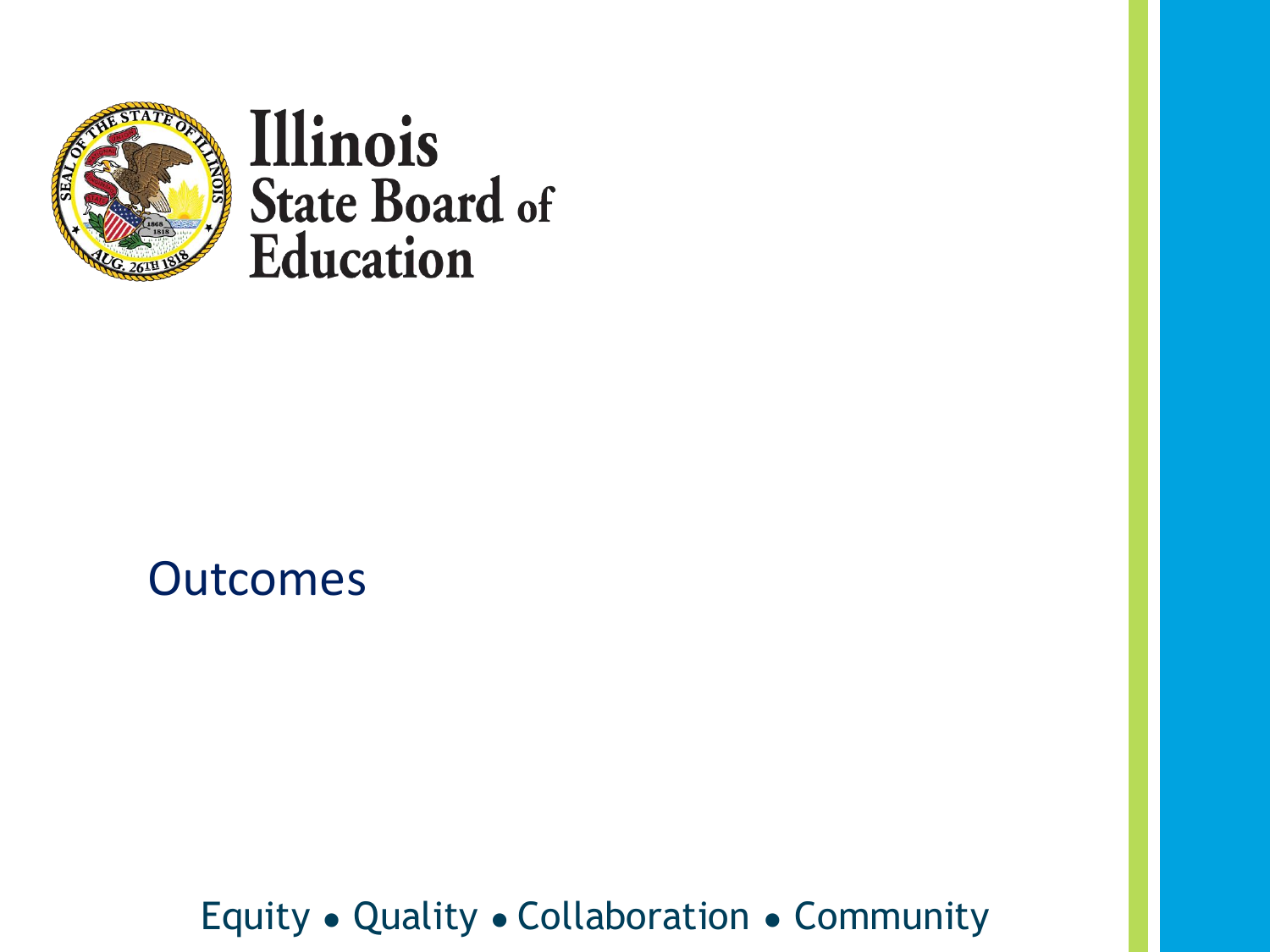# Desired Outcomes

- **EXE** At the end of five years, we hope to have a strong, sustainable school behavioral health system to model in other school districts.
- We proposed to serve a minimum of 1,600 annually, totaling 8,000 unduplicated youth over the project period